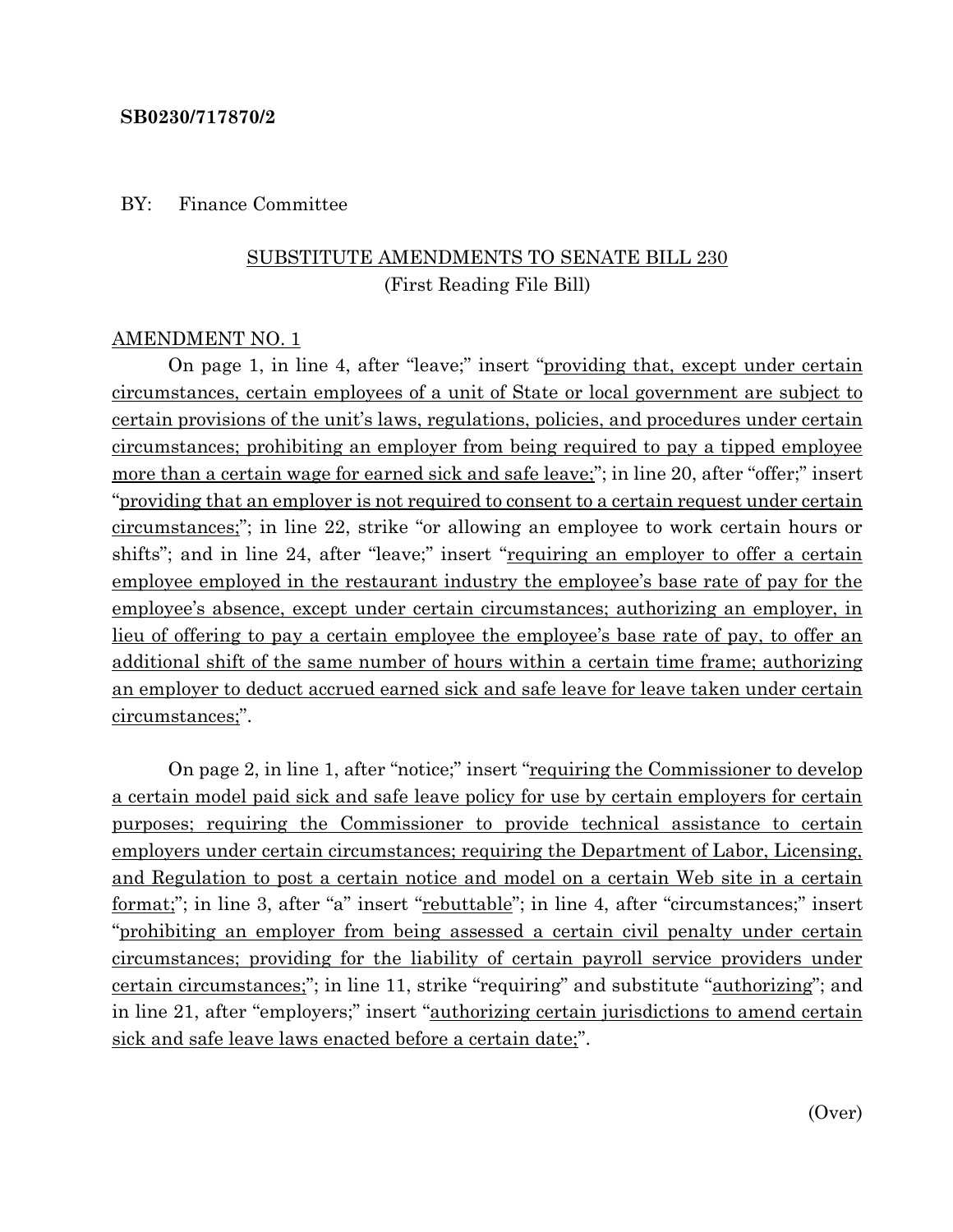## **SB0230/717870/2 Finance Committee Amendments to SB 230 Page 2 of 11**

#### AMENDMENT NO. 2

On page 4, in line 5, strike "**OR**"; and in line 7, after "**ARTICLE**" insert "**;**

**(5) IS EMPLOYED BY A TEMPORARY SERVICES AGENCY TO PROVIDE TEMPORARY STAFFING SERVICES TO ANOTHER PERSON IF THE TEMPORARY SERVICES AGENCY DOES NOT HAVE DAY-TO-DAY CONTROL OVER THE WORK ASSIGNMENTS AND SUPERVISION OF THE INDIVIDUAL WHILE THE INDIVIDUAL IS PROVIDING THE TEMPORARY STAFFING SERVICES; OR**

## **(6) IS DIRECTLY EMPLOYED BY AN EMPLOYMENT AGENCY TO PROVIDE PART-TIME OR TEMPORARY SERVICES TO ANOTHER PERSON**".

On page 5, in line 18, after "**(A)**" insert "**IN THIS SECTION, "EXISTING PAID LEAVE" INCLUDES:**

- **(1) VACATION DAYS;**
- **(2) SICK DAYS;**
- **(3) SHORT-TERM DISABILITY BENEFITS;**
- **(4) FLOATING HOLIDAYS;**
- **(5) PARENTAL LEAVE; AND**

## **(6) OTHER PAID TIME OFF THAT MAY BE USED UNDER THE TERMS AND CONDITIONS AS PAID SICK AND SAFE LEAVE.**

**(B)**";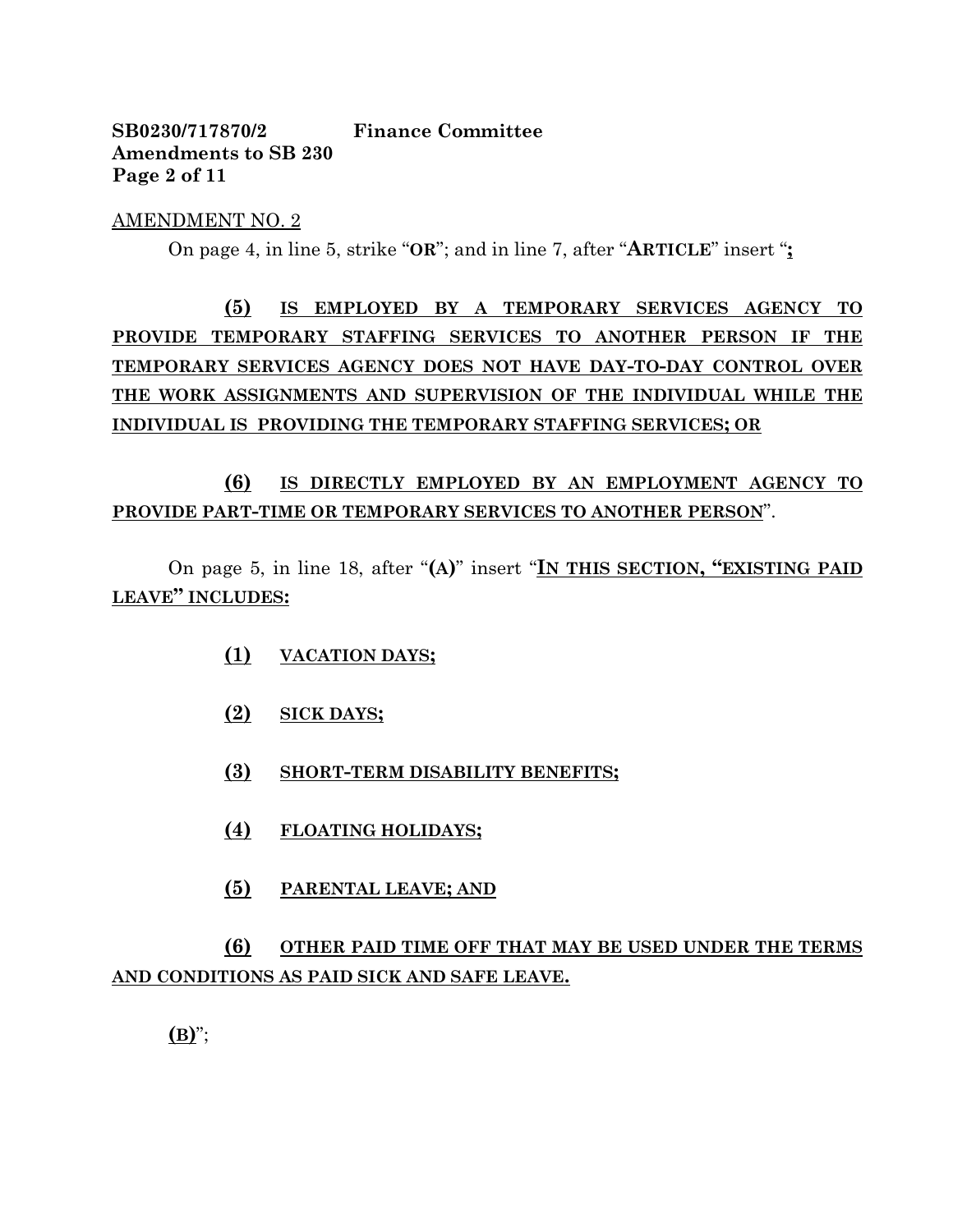### **SB0230/717870/2 Finance Committee Amendments to SB 230 Page 3 of 11**

in line 23, after "**IF**" insert "**:**

### $($ **I** $)$ ";

and in line 25, after the semicolon insert "**OR**

## **(II) THE PAID LEAVE POLICY DOES NOT REDUCE EMPLOYEE COMPENSATION FOR AN ABSENCE DUE TO SICK OR SAFE LEAVE;**".

On page 6, in line 4, after "**ADOPTING**" insert "**AND ENFORCING**"; strike beginning with "**LIMITS**" in line 4 down through "**SUBTITLE**" in line 6 and substitute "**PROHIBITS THE IMPROPER USE OF EARNED SICK AND SAFE LEAVE, INCLUDING PROHIBITING A PATTERN OF ABUSE OF EARNED SICK AND SAFE LEAVE**"; in line 7, strike " $(A)(2)$ " and substitute " $(B)(2)$ "; in lines 7 and 14, strike " $(B)$ " and " $(C)$ ", respectively, and substitute "**(C)**" and "**(D)**", respectively; in line 14, strike "**THIS**" and substitute "**(1) EXCEPT AS PROVIDED IN PARAGRAPH (2) OF THIS SUBSECTION, THIS**"; after line 16, insert:

## "**(2) THIS SUBSECTION DOES NOT PREEMPT A LOCAL JURISDICTION FROM AMENDING A LAW THAT WAS ENACTED BEFORE JANUARY 1, 2017, AND REGULATES SICK AND SAFE LEAVE PROVIDED BY AN EMPLOYER.**";

in line 19, strike "**8**" and substitute "**12**"; in line 20, strike "**OR**"; and in line 24, after "**TERMS**" insert "**; OR**

## **(3) (I) IS CALLED TO WORK BY THE EMPLOYER ON AN AS-NEEDED BASIS IN A HEALTH OR HUMAN SERVICES INDUSTRY;**

## **(II) CAN REJECT OR ACCEPT THE SHIFT OFFERED BY THE EMPLOYER;**

(Over)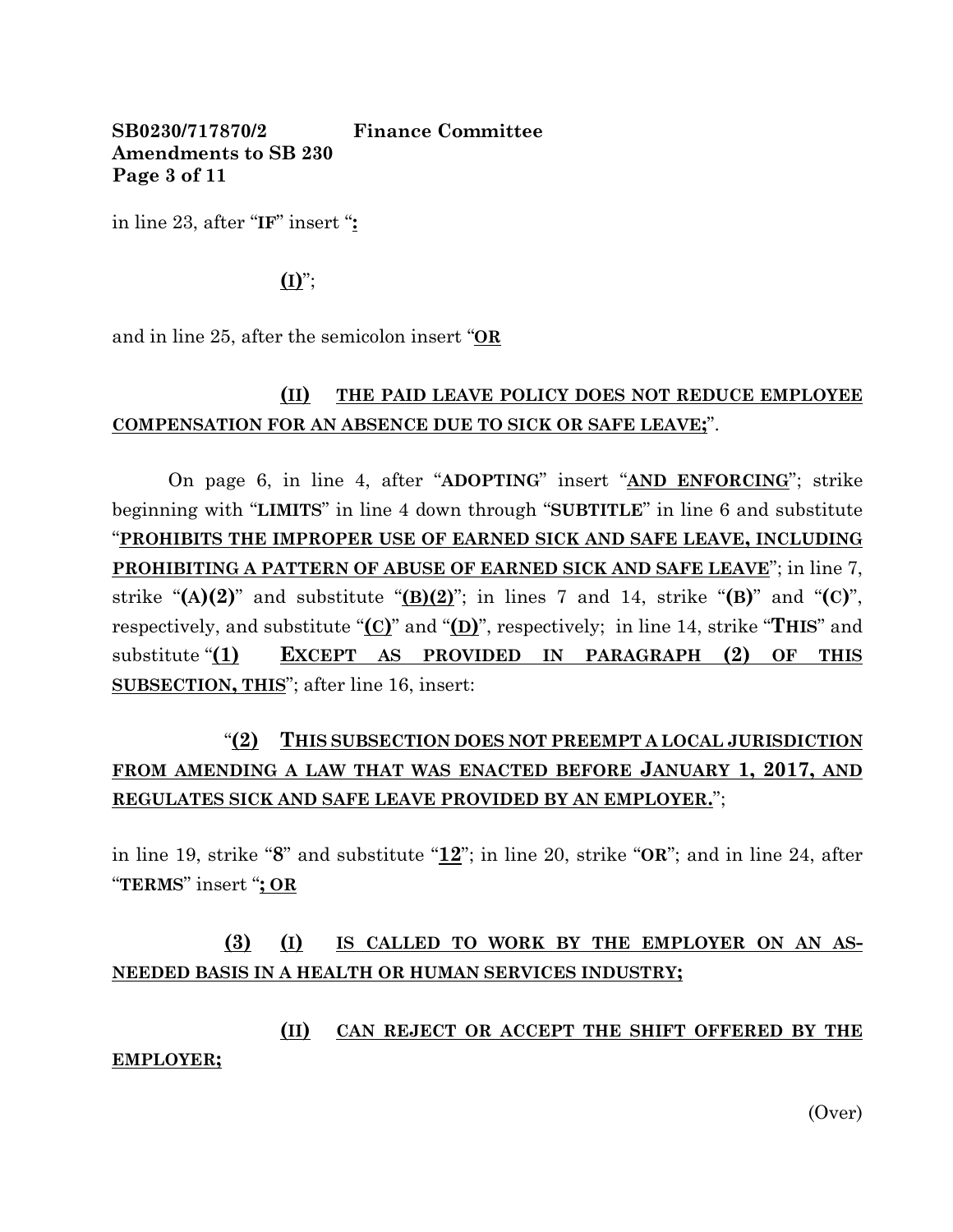**SB0230/717870/2 Finance Committee Amendments to SB 230 Page 4 of 11**

# **(III) IS NOT GUARANTEED TO BE CALLED ON TO WORK BY THE EMPLOYER; AND**

### **(IV) IS NOT EMPLOYED BY A TEMPORARY STAFFING AGENCY**".

On page 7, after line 4, insert:

"**(C) (1) EXCEPT AS PROVIDED IN PARAGRAPH (2) OF THIS SUBSECTION, IF A UNIT OF STATE OR LOCAL GOVERNMENT'S SICK LEAVE ACCRUAL AND USE REQUIREMENTS EXCEED THE SICK AND SAFE LEAVE PROVIDED FOR UNDER THIS SUBTITLE, EMPLOYEES OF THE UNIT OF STATE OR LOCAL GOVERNMENT ARE SUBJECT TO THE UNIT'S LAWS, REGULATIONS, POLICIES, AND PROCEDURES, TO THE EXTENT OF ANY CONFLICT WITH THE PROVISIONS OF THIS SUBTITLE EXIST, PROVIDING FOR:**

- **(I) ACCRUAL AND USE OF SICK LEAVE;**
- **(II) GRIEVANCES; AND**

### **(III) DISCIPLINARY ACTIONS.**

# **(2) EMPLOYEES OF A UNIT OF STATE GOVERNMENT THAT ARE ENTITLED TO SICK AND SAFE LEAVE UNDER THIS SUBTITLE ARE SUBJECT TO § 3- 1308 OF THIS SUBTITLE.**";

in line 6, strike "**AN**" and substitute "**(I) SUBJECT TO SUBPARAGRAPH (III) OF THIS PARAGRAPH, AN**"; in line 9, strike "**(2)**" and substitute "**(II)**"; in the same line, after "**SHALL**" insert "**AT LEAST**"; after line 10, insert: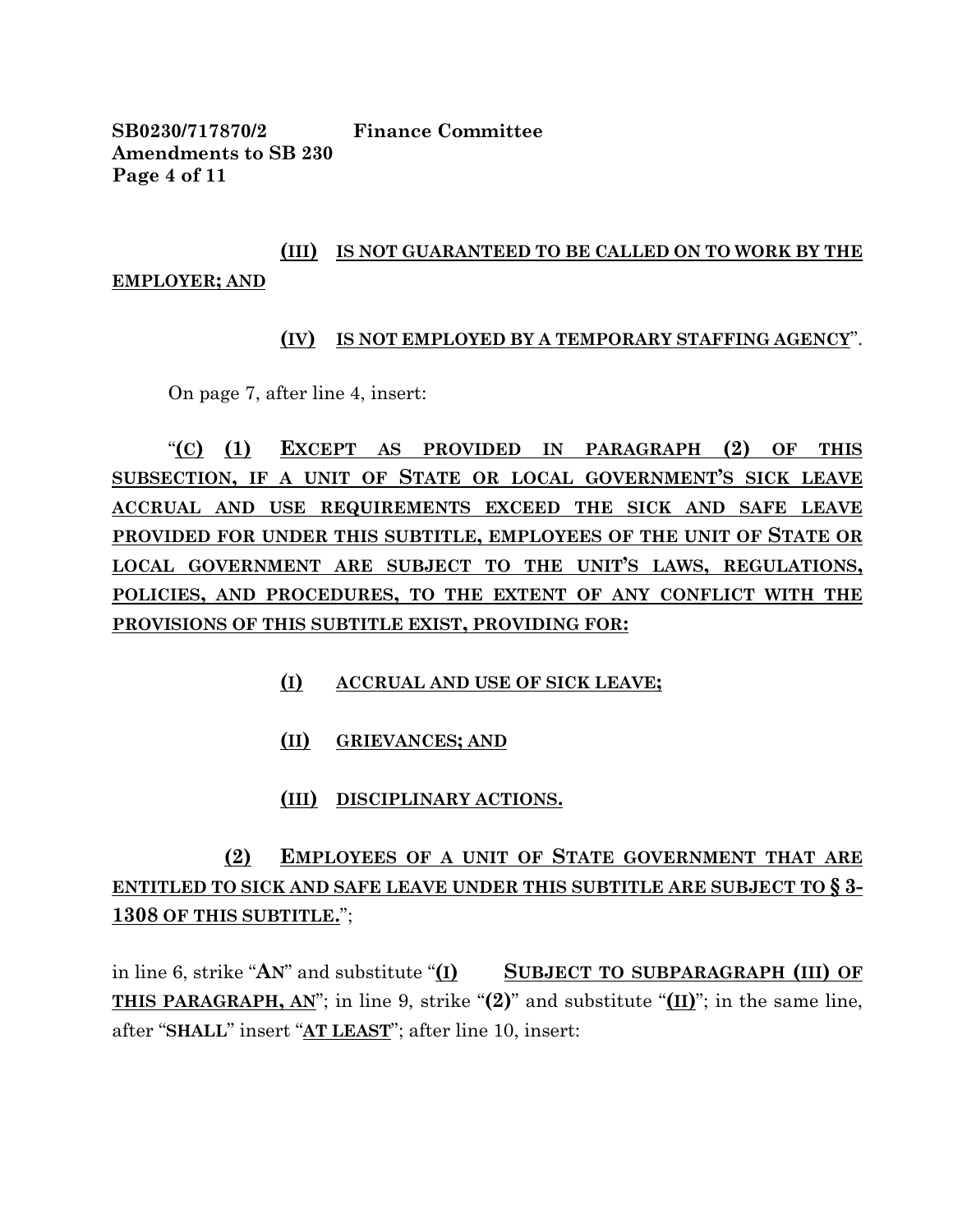### **SB0230/717870/2 Finance Committee Amendments to SB 230 Page 5 of 11**

## "**(III) AN EMPLOYER MAY NOT BE REQUIRED TO PAY A TIPPED EMPLOYEE MORE THAN THE APPLICABLE MINIMUM WAGE FOR EARNED SICK AND SAFE LEAVE.**";

in line 11, strike "**(3)**" and substitute "**(2)**"; in line 26, strike "**56**" and substitute "**48**"; and in line 30, strike "**OR**".

On page 8, in line 1, strike "**90**" and substitute "**106**"; and strike beginning with "**OR**" in line 2 down through "**SHORTER**" in line 3 and substitute "**; OR**

### **(5) ACCRUE EARNED SICK AND SAFE LEAVE DURING A:**

## **(I) 2-WEEK PAY PERIOD IN WHICH THE EMPLOYEE WORKED FEWER THAN 24 HOURS TOTAL;**

# **(II) 1-WEEK PAY PERIOD IF THE EMPLOYEE WORKED FEWER THAN A COMBINED TOTAL OF 24 HOURS IN THE CURRENT AND THE IMMEDIATELY PRECEDING PAY PERIOD; OR**

### **(III) PAY PERIOD IN WHICH:**

## **1. THE EMPLOYEE IS PAID TWICE A MONTH REGARDLESS OF THE NUMBER OF WEEKS IN A PAY PERIOD; AND**

## **2. THE EMPLOYEE WORKED FEWER THAN 26 HOURS IN THE PAY PERIOD**".

#### AMENDMENT NO. 3

On page 9, strike beginning with "**EMPLOYMENT**" in line 1 down through "**GRANT**" in line 2 and substitute "**EMPLOYEE IS EMPLOYED BY A NONPROFIT** 

(Over)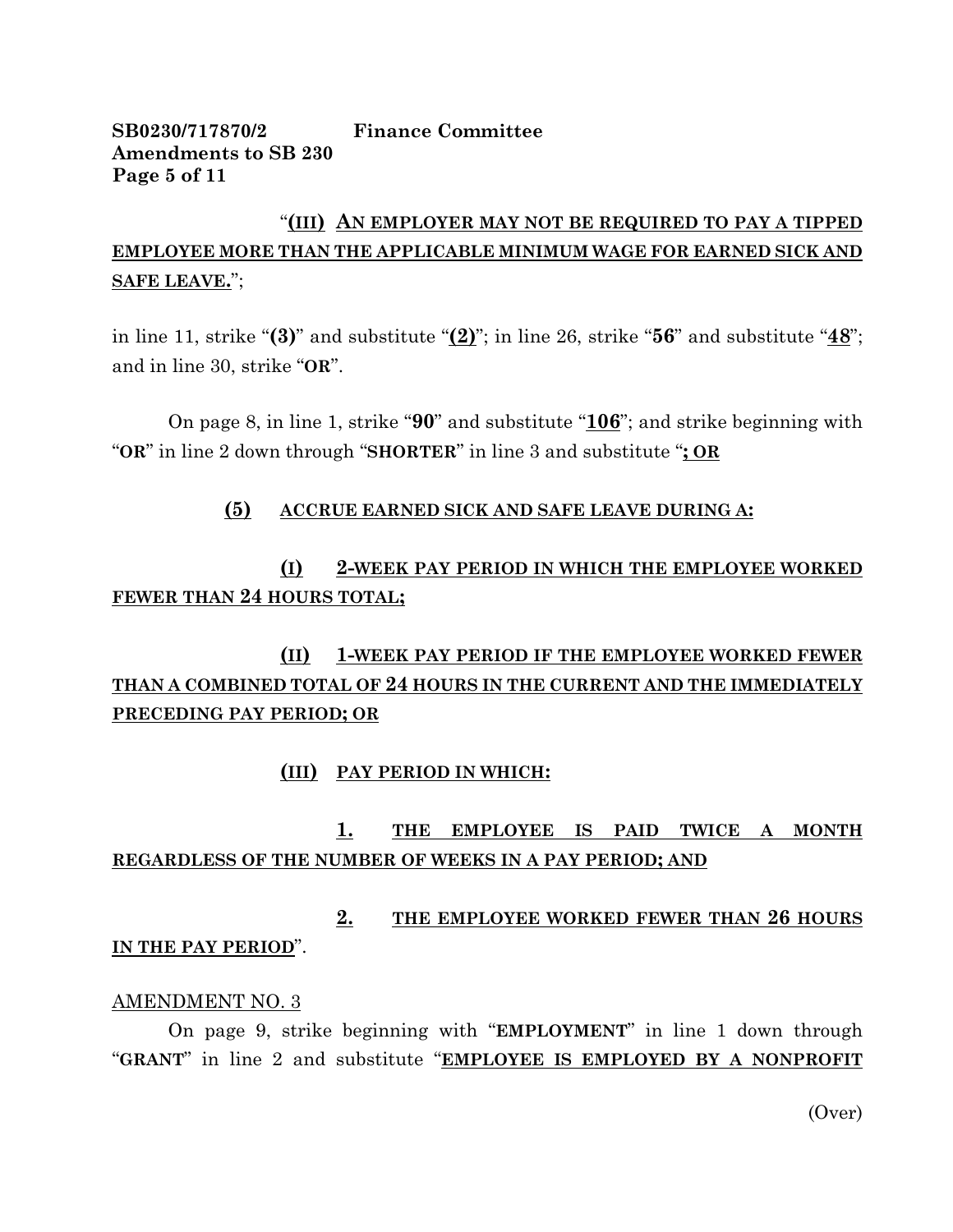### **SB0230/717870/2 Finance Committee Amendments to SB 230 Page 6 of 11**

**ENTITY OR A GOVERNMENTAL UNIT IN ACCORDANCE WITH A GRANT THE DURATION OF WHICH IS LIMITED TO 1 YEAR AND IS NOT SUBJECT TO RENEWAL**"; and in line 3, strike "**9 MONTHS**" and substitute "**37 WEEKS**".

On page 10, in line 4, strike the second "**OR**"; after line 4, insert:

### "**(4) FOR MATERNITY OR PATERNITY LEAVE; OR**";

and in line 5, strike "**(4)**" and substitute "**(5)**".

On page 11, in line 5, after "**(I)**" insert "**1.**"; in line 7, strike "**(II)**" and substitute "**2.**"; in line 8, after "**EMPLOYER**" insert "**; OR**

# **(II) 1. THE EMPLOYER IS A PRIVATE EMPLOYER LICENSED UNDER TITLE 7 OR TITLE 10 OF THE HEALTH – GENERAL ARTICLE TO PROVIDE SERVICES TO DEVELOPMENTALLY DISABLED OR MENTALLY ILL INDIVIDUALS;**

**2. THE NEED TO USE EARNED SICK AND SAFE LEAVE IS FORESEEABLE;**

## **3. AFTER EXERCISING REASONABLE EFFORTS, THE EMPLOYER IS UNABLE TO PROVIDE A SUITABLE REPLACEMENT EMPLOYEE; AND**

# **4. THE EMPLOYEE'S ABSENCE WILL CAUSE A DISRUPTION OF SERVICE TO AT LEAST ONE INDIVIDUAL WITH A DEVELOPMENTAL DISABILITY OR MENTAL ILLNESS**";

before line 29, insert: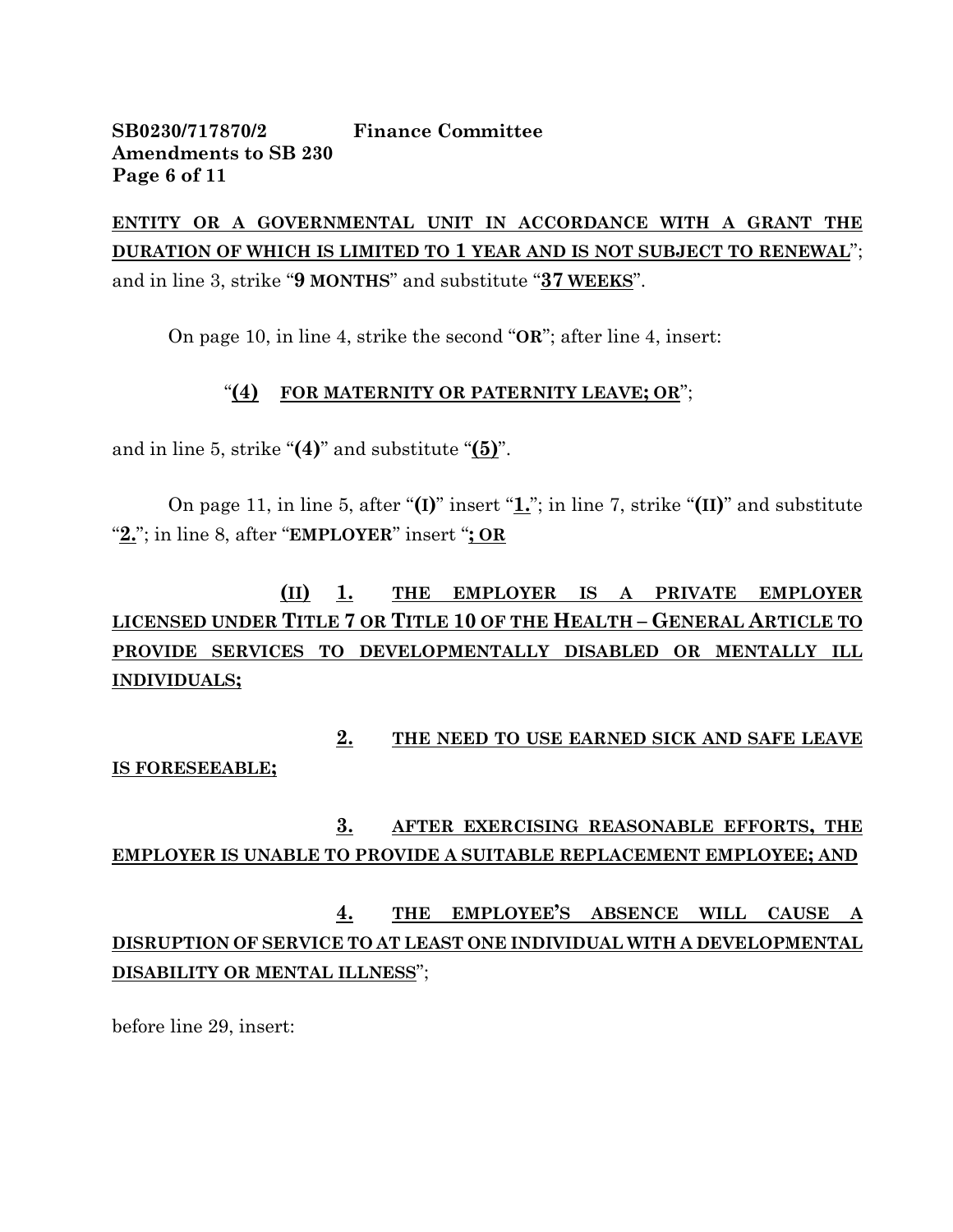## **SB0230/717870/2 Finance Committee Amendments to SB 230 Page 7 of 11**

# "**(3) AN EMPLOYER IS NOT REQUIRED TO CONSENT TO AN EMPLOYEE'S REQUEST TO WORK ADDITIONAL HOURS OR TRADE SHIFTS IF THE ADDITIONAL HOURS OR TRADE IN SHIFTS WOULD RESULT IN THE EMPLOYER BEING REQUIRED TO PAY OVERTIME TO THE EMPLOYEE.**";

and strike in their entirety lines 24 through 26, inclusive.

#### AMENDMENT NO. 4

On page 12, in line 1, strike "**NOT**"; in line 2, strike "**OF MORE THAN**" and substitute "**NOT EXCEEDING**"; in line 30, after "**PROHIBITION**" insert "**:**

### **(I)**";

and after line 32, insert:

# "**(II) IN § 3-1310 OF THIS SUBTITLE AGAINST AN EMPLOYEE MAKING A COMPLAINT, BRINGING AN ACTION, OR TESTIFYING IN AN ACTION IN BAD FAITH; AND**".

On page 13, in line 5, after "**SHALL**" insert "**:**

## **(1)**";

in line 6, after "**NOTICE**" insert "**AT NO CHARGE TO THE EMPLOYER**"; in line 7, after "**SECTION**" insert "**;**

# **(2) DEVELOP A MODEL PAID SICK AND SAFE LEAVE POLICY THAT AN EMPLOYER MAY USE AS A PAID SICK AND SAFE LEAVE POLICY IN AN EMPLOYEE HANDBOOK OR OTHER WRITTEN GUIDANCE TO EMPLOYEES CONCERNING EMPLOYEE BENEFITS OR LEAVE PROVIDED BY THE EMPLOYER; AND**

(Over)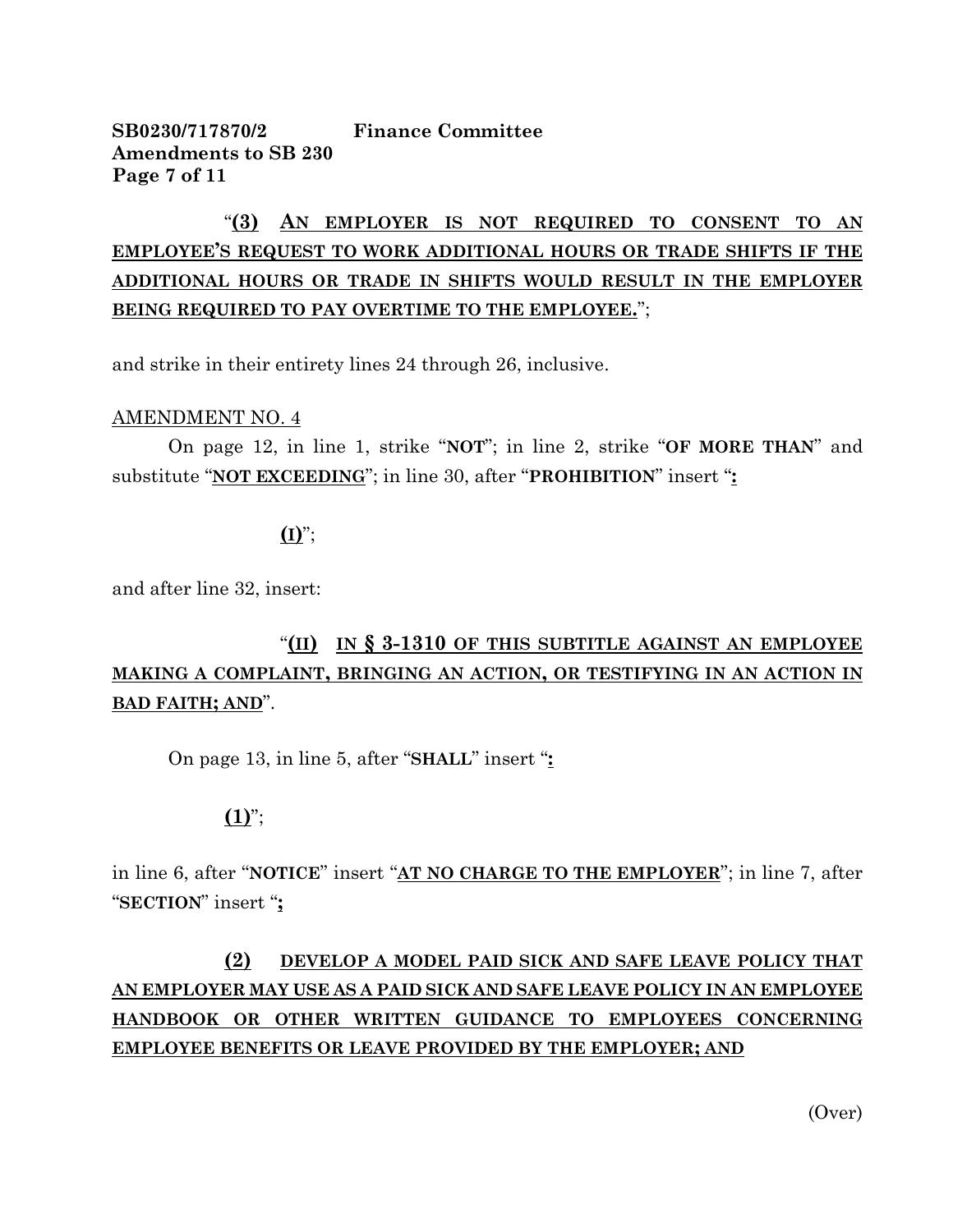**SB0230/717870/2 Finance Committee Amendments to SB 230 Page 8 of 11**

# **(3) PROVIDE TECHNICAL ASSISTANCE TO AN EMPLOYER, IF AN EMPLOYER REQUESTS ASSISTANCE REGARDING IMPLEMENTING THE PROVISIONS OF THIS SUBTITLE.**

# **(D) THE DEPARTMENT SHALL POST THE NOTICE AND MODEL PAID SICK AND SAFE LEAVE POLICY CREATED AND DEVELOPED UNDER SUBSECTION (C)(1) AND (2) OF THIS SECTION ON THE DEPARTMENT'S WEB SITE IN A DOWNLOADABLE FORMAT**";

in line 16, after "**(C)**" insert "**(1)**"; in line 18, strike "**SHALL BE PRESUMED TO HAVE**" and substitute "**CREATES A REBUTTABLE PRESUMPTION THAT THE EMPLOYER**"; and after line 18, insert:

"**(2) (I) AN EMPLOYER MAY NOT BE ASSESSED A CIVIL PENALTY BY THE COMMISSIONER UNDER THIS SUBTITLE DUE TO AN UNINTENTIONAL PAYROLL ERROR OR WRITTEN NOTICE ERROR CAUSED BY A THIRD-PARTY PAYROLL SERVICE PROVIDER WITH WHOM THE EMPLOYER CONTRACTED FOR SERVICES.**

**(II) IF AN EMPLOYER CONTRACTS WITH A THIRD-PARTY PAYROLL SERVICE PROVIDER AND THE EMPLOYER IS FOUND IN VIOLATION OF THIS SUBTITLE AS A RESULT OF THE PAYROLL SERVICE PROVIDER'S ACTIONS, THE PAYROLL SERVICE PROVIDER IS LIABLE FOR ANY PENALTIES AND COSTS INCURRED BY THE EMPLOYER.**".

### AMENDMENT NO. 5

On page 5, in line 5, after "**(I)**" insert "**"RESTAURANT" MEANS AN ESTABLISHMENT THAT:**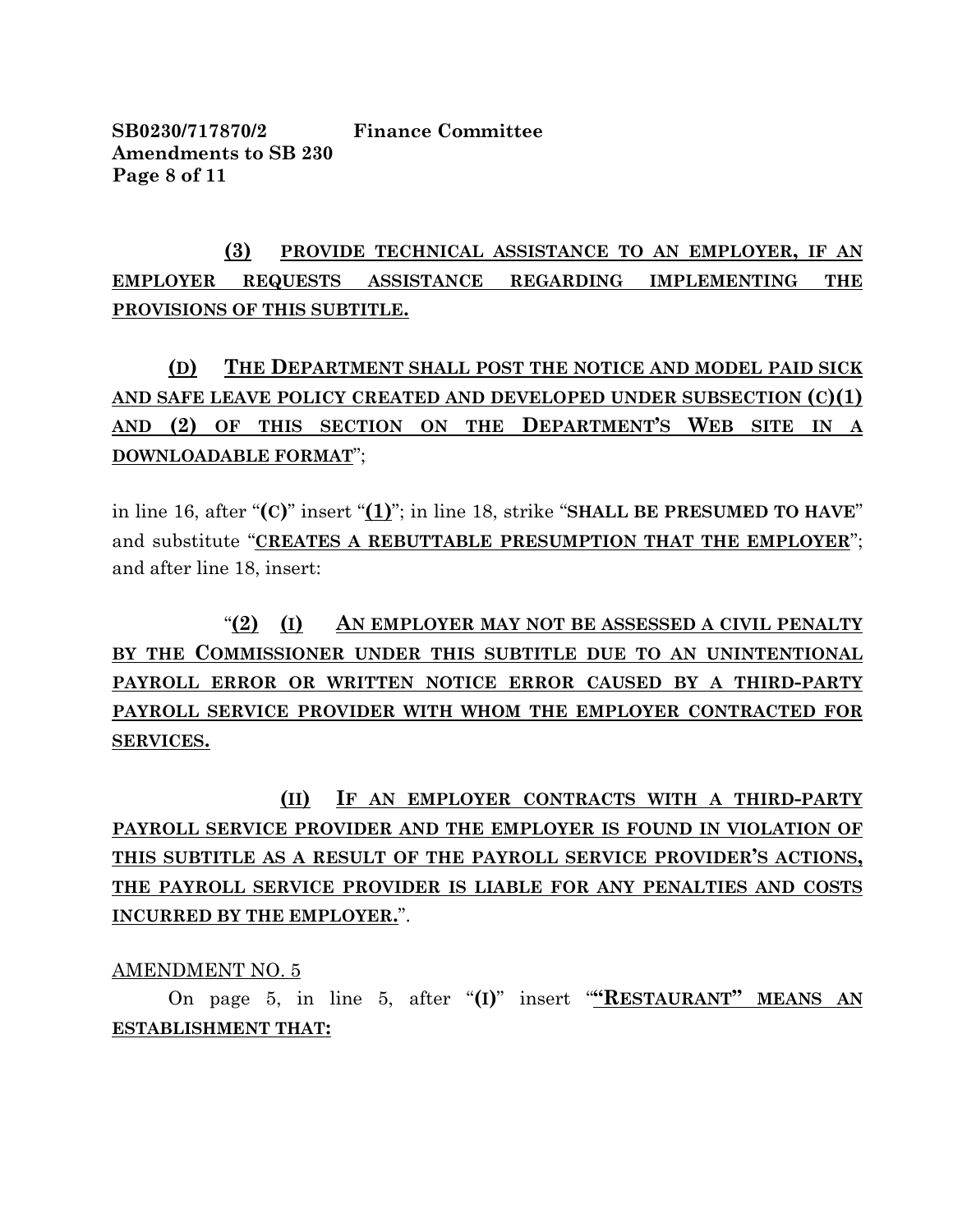**SB0230/717870/2 Finance Committee Amendments to SB 230 Page 9 of 11**

#### **(1) ACCOMMODATES THE PUBLIC;**

## **(2) IS EQUIPPED WITH A DINING ROOM WITH FACILITIES FOR PREPARING AND SERVING REGULAR MEALS; AND**

## **(3) HAS AVERAGE DAILY RECEIPTS FROM THE SALE OF FOOD THAT EXCEED THE AVERAGE DAILY RECEIPTS FROM THE SALE OF ALCOHOLIC BEVERAGES.**

**(J)**";

and in lines 12 and 14, strike "**(J)**" and "**(K)**", respectively, and substitute "**(K)**" and "**(L)**", respectively.

On page 11, in line 13, after "**(1)**" insert "**(I)**"; in line 16, after "**PERIOD**" insert "**, OR THE FOLLOWING PAY PERIOD,**"; in lines 18 and 20, strike "**(2)**" and "**(3)**", respectively, and substitute "**(II)**" and "**(III)**", respectively; in line 21, strike "**PARAGRAPH (1) OF THIS SUBSECTION**" and substitute "**SUBPARAGRAPH (I) OF THIS PARAGRAPH**"; in the same line, strike the colon; strike in their entirety lines 22 and 23; in line 27, strike "**(III)**"; and after line 28, insert:

# "**(2) (I) THIS PARAGRAPH APPLIES ONLY TO AN EMPLOYEE EMPLOYED IN THE RESTAURANT INDUSTRY WHO IS COMPENSATED AS A TIPPED EMPLOYEE UNDER § 3-419 OF THIS TITLE AND WHO WOULD BE ENTITLED TO PAID LEAVE UNDER § 3-1304 OF THIS SUBTITLE IF THE EMPLOYEE:**

#### **1. NEEDS TO TAKE EARNED SICK AND SAFE LEAVE;**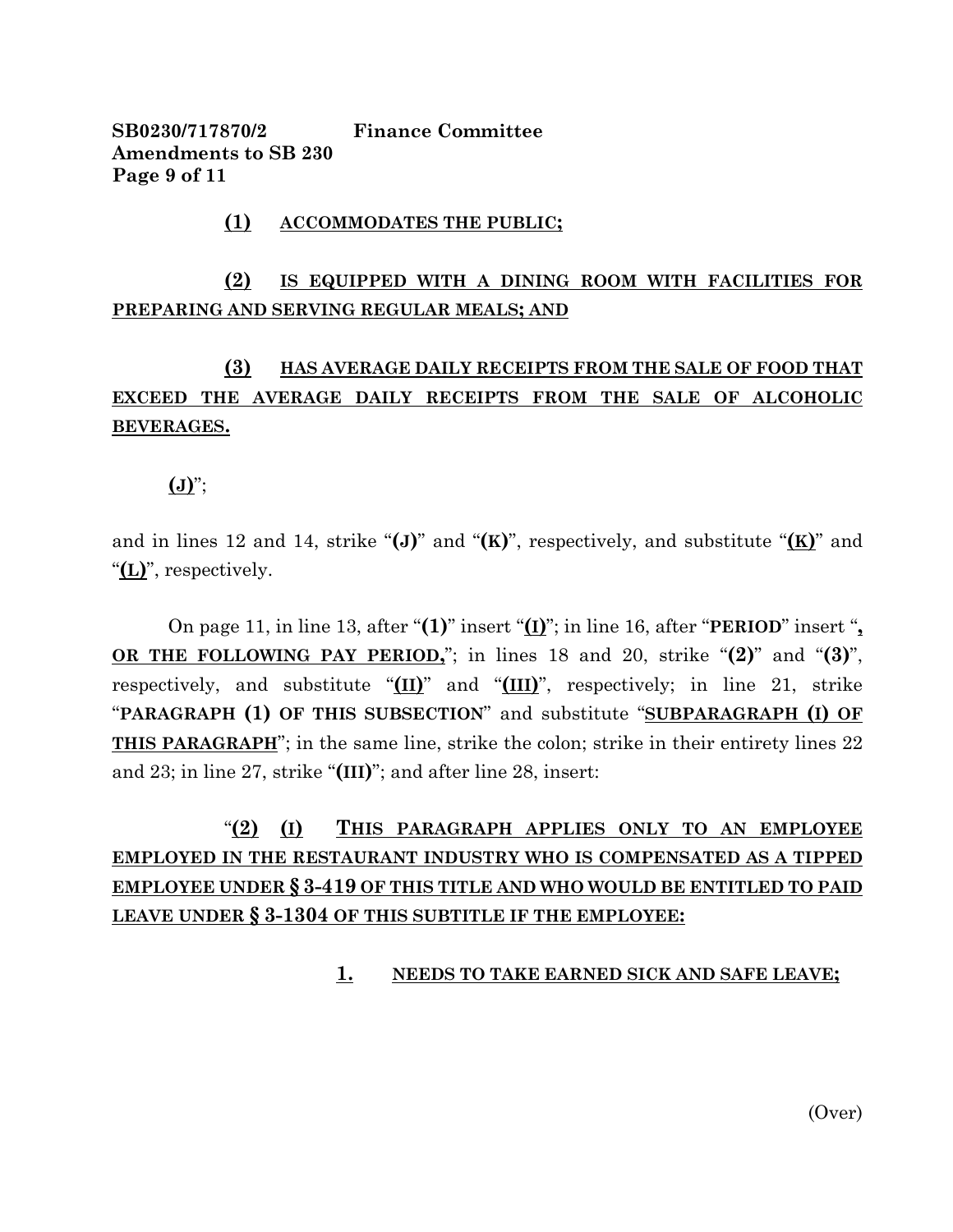**SB0230/717870/2 Finance Committee Amendments to SB 230 Page 10 of 11**

**2. PREFERS AND IS ABLE TO WORK ADDITIONAL HOURS OR TRADE SHIFTS WITH ANOTHER EMPLOYEE IN THE SAME PAY PERIOD OR THE FOLLOWING PAY PERIOD; AND**

**3. REQUIRES THE EMPLOYER TO ARRANGE COVERAGE OF THE SHIFT.**

**(II) IF THE EMPLOYER IS CONTACTED TO ARRANGE THE COVERAGE OF A SHIFT UNDER SUBPARAGRAPH (I) OF THIS PARAGRAPH, THE EMPLOYER SHALL HAVE THE DISCRETION TO OFFER THE EMPLOYEE A CHOICE OF:**

**1. BEING PAID THE MINIMUM WAGE REQUIRED UNDER § 3-413 OF THIS TITLE FOR THE EMPLOYEE'S ABSENCE; OR**

**2. WORKING AN EQUIVALENT SHIFT OF THE SAME NUMBER OF HOURS IN THE SAME PAY PERIOD OR THE FOLLOWING PAY PERIOD.**

**(III) AN EMPLOYER THAT DOES NOT OFFER THE TIPPED EMPLOYEE THE CHOICE UNDER SUBPARAGRAPH (II) OF THIS PARAGRAPH SHALL PAY TO THE EMPLOYEE THE MINIMUM WAGE REQUIRED UNDER § 3-413 OF THIS TITLE FOR THE USE OF THE EARNED SICK AND SAFE LEAVE.**

**(IV) AN EMPLOYER MAY DEDUCT AN ABSENCE TAKEN UNDER THIS PARAGRAPH FROM THE EMPLOYEE'S ACCRUED EARNED SICK AND SAFE LEAVE.**".

AMENDMENT NO. 6

On page 14, in line 29, strike "**SHALL**" and substitute "**MAY**".